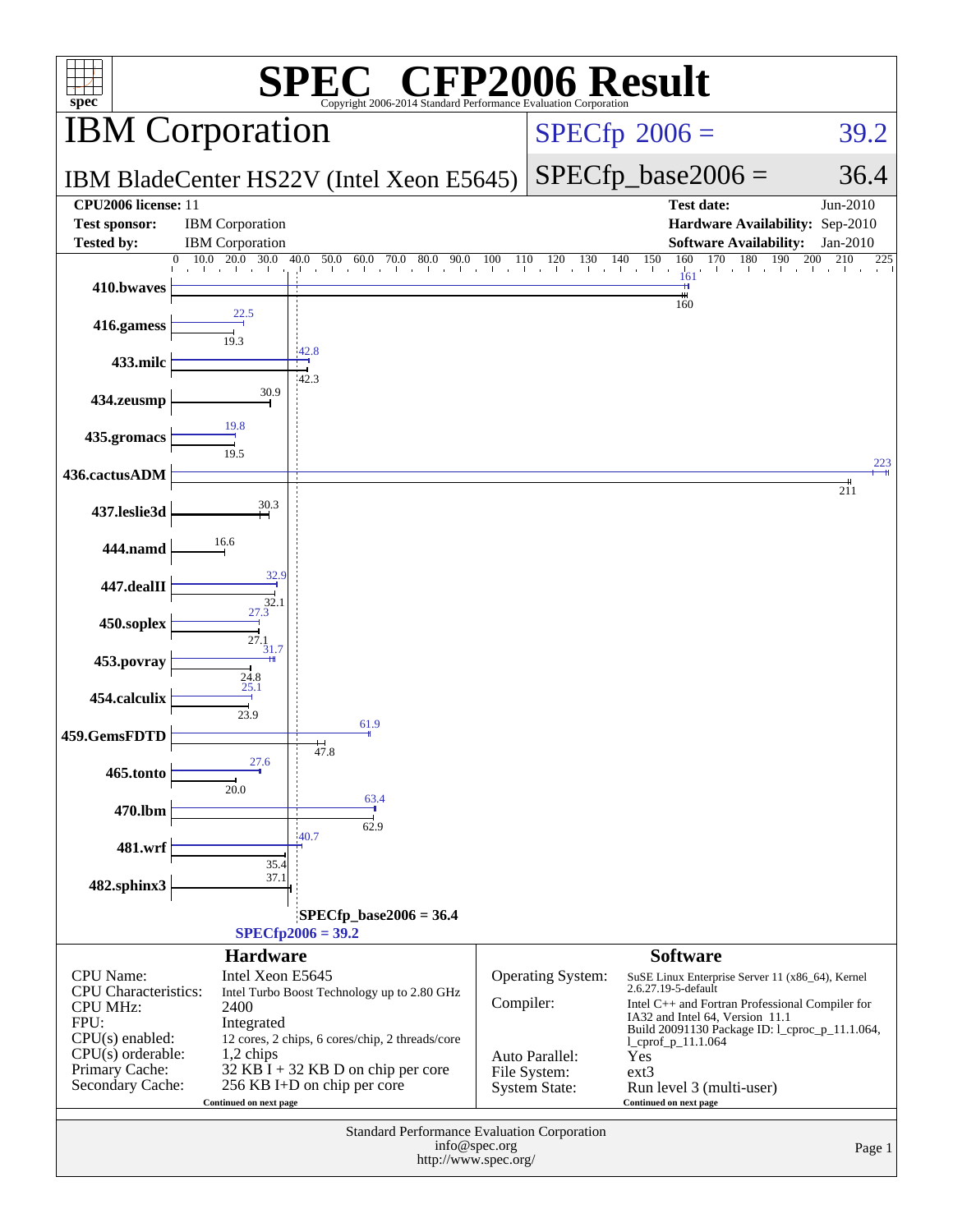

IBM Corporation

### $SPECfp2006 = 39.2$  $SPECfp2006 = 39.2$

IBM BladeCenter HS22V (Intel Xeon E5645)

 $SPECfp\_base2006 = 36.4$ 

| <b>CPU2006 license: 11</b>                                                 |                                                                                                                              |                                                            | <b>Test date:</b><br>$Jun-2010$             |  |  |
|----------------------------------------------------------------------------|------------------------------------------------------------------------------------------------------------------------------|------------------------------------------------------------|---------------------------------------------|--|--|
| <b>Test sponsor:</b>                                                       | <b>IBM</b> Corporation                                                                                                       | <b>Hardware Availability: Sep-2010</b>                     |                                             |  |  |
| <b>Tested by:</b>                                                          | <b>IBM</b> Corporation                                                                                                       |                                                            | <b>Software Availability:</b><br>$Jan-2010$ |  |  |
| L3 Cache:<br>Other Cache:<br>Memory:<br>Disk Subsystem:<br>Other Hardware: | 12 MB I+D on chip per chip<br>None<br>24 GB (12 x 2 GB PC3-10600R CL9, 2 Rank)<br>$2 \times 50$ GB SATA, SSD, RAID 0<br>None | <b>Base Pointers:</b><br>Peak Pointers:<br>Other Software: | 64-bit<br>$32/64$ -bit<br>None              |  |  |

**[Results Table](http://www.spec.org/auto/cpu2006/Docs/result-fields.html#ResultsTable)**

| Results Table     |                                                                                                          |              |                |       |                |       |                |              |                |              |                |              |
|-------------------|----------------------------------------------------------------------------------------------------------|--------------|----------------|-------|----------------|-------|----------------|--------------|----------------|--------------|----------------|--------------|
|                   |                                                                                                          |              | <b>Base</b>    |       |                |       |                | <b>Peak</b>  |                |              |                |              |
| <b>Benchmark</b>  | <b>Seconds</b>                                                                                           | <b>Ratio</b> | <b>Seconds</b> | Ratio | <b>Seconds</b> | Ratio | <b>Seconds</b> | <b>Ratio</b> | <b>Seconds</b> | <b>Ratio</b> | <b>Seconds</b> | <b>Ratio</b> |
| 410.bwaves        | 85.3                                                                                                     | 159          | 84.9           | 160   | 84.5           | 161   | 84.3           | 161          | 84.9           | 160          | 84.3           | 161          |
| 416.gamess        | 1015                                                                                                     | 19.3         | 1011           | 19.4  | 1012           | 19.3  | 871            | 22.5         | 871            | 22.5         | 872            | 22.4         |
| $433$ .milc       | 218                                                                                                      | 42.1         | 217            | 42.3  | 217            | 42.4  | 215            | 42.8         | 215            | 42.8         | 215            | 42.8         |
| 434.zeusmp        | 295                                                                                                      | 30.9         | 295            | 30.9  | 298            | 30.5  | 295            | 30.9         | 295            | 30.9         | 298            | 30.5         |
| 435.gromacs       | 367                                                                                                      | 19.5         | 365            | 19.6  | 365            | 19.5  | 361            | 19.8         | 361            | 19.8         | 361            | <u>19.8</u>  |
| 436.cactusADM     | 56.6                                                                                                     | 211          | 56.6           | 211   | 56.4           | 212   | 53.4           | 224          | 53.6           | 223          | 54.6           | 219          |
| 437.leslie3d      | 341                                                                                                      | 27.6         | 309            | 30.4  | 310            | 30.3  | 341            | 27.6         | 309            | 30.4         | <u>310</u>     | 30.3         |
| 444.namd          | 485                                                                                                      | 16.5         | 484            | 16.6  | 484            | 16.6  | 485            | 16.5         | 484            | 16.6         | 484            | 16.6         |
| $447$ .dealII     | 356                                                                                                      | 32.1         | 355            | 32.3  | 356            | 32.1  | 350            | 32.7         | 348            | 32.9         | 348            | 32.9         |
| $450$ .soplex     | 308                                                                                                      | 27.1         | 305            | 27.3  | 308            | 27.0  | 306            | 27.3         | 306            | 27.2         | 305            | 27.4         |
| 453.povray        | 215                                                                                                      | 24.8         | 214            | 24.8  | 217            | 24.6  | 166            | 32.1         | 168            | 31.7         | 174            | 30.6         |
| 454.calculix      | 346                                                                                                      | 23.9         | 346            | 23.8  | 344            | 24.0  | 329            | 25.1         | 329            | 25.1         | 329            | 25.1         |
| 459.GemsFDTD      | 222                                                                                                      | 47.9         | 233            | 45.5  | 222            | 47.8  | 173            | 61.5         | 171            | 61.9         | 171            | 61.9         |
| 465.tonto         | 493                                                                                                      | 19.9         | 491            | 20.0  | 492            | 20.0  | <u>356</u>     | 27.6         | 354            | 27.8         | 361            | 27.2         |
| 470.1bm           | 219                                                                                                      | 62.8         | 218            | 62.9  | 219            | 62.9  | 216            | 63.6         | 217            | 63.4         | 217            | 63.3         |
| 481.wrf           | 316                                                                                                      | 35.4         | 316            | 35.4  | 316            | 35.3  | 276            | 40.5         | 275            | 40.7         | 275            | 40.7         |
| $482$ .sphinx $3$ | 525                                                                                                      | 37.1         | 525            | 37.1  | 524            | 37.2  | 525            | 37.1         | 525            | 37.1         | 524            | 37.2         |
|                   | Results appear in the order in which they were run. Bold underlined text indicates a median measurement. |              |                |       |                |       |                |              |                |              |                |              |

#### **[Platform Notes](http://www.spec.org/auto/cpu2006/Docs/result-fields.html#PlatformNotes)**

 Turbo Mode enabled Turbo Boost set to Traditional Power C-states enabled Demand Scrub disabled

#### **[General Notes](http://www.spec.org/auto/cpu2006/Docs/result-fields.html#GeneralNotes)**

 'ulimit -s unlimited' was used to set the stack size to unlimited prior to run Binaries were compiled on SLES 10 with Binutils 2.18.50.0.7.20080502 OMP\_NUM\_THREADS set to number of cores KMP\_AFFINITY set to granularity=fine,scatter KMP\_STACKSIZE set to 200M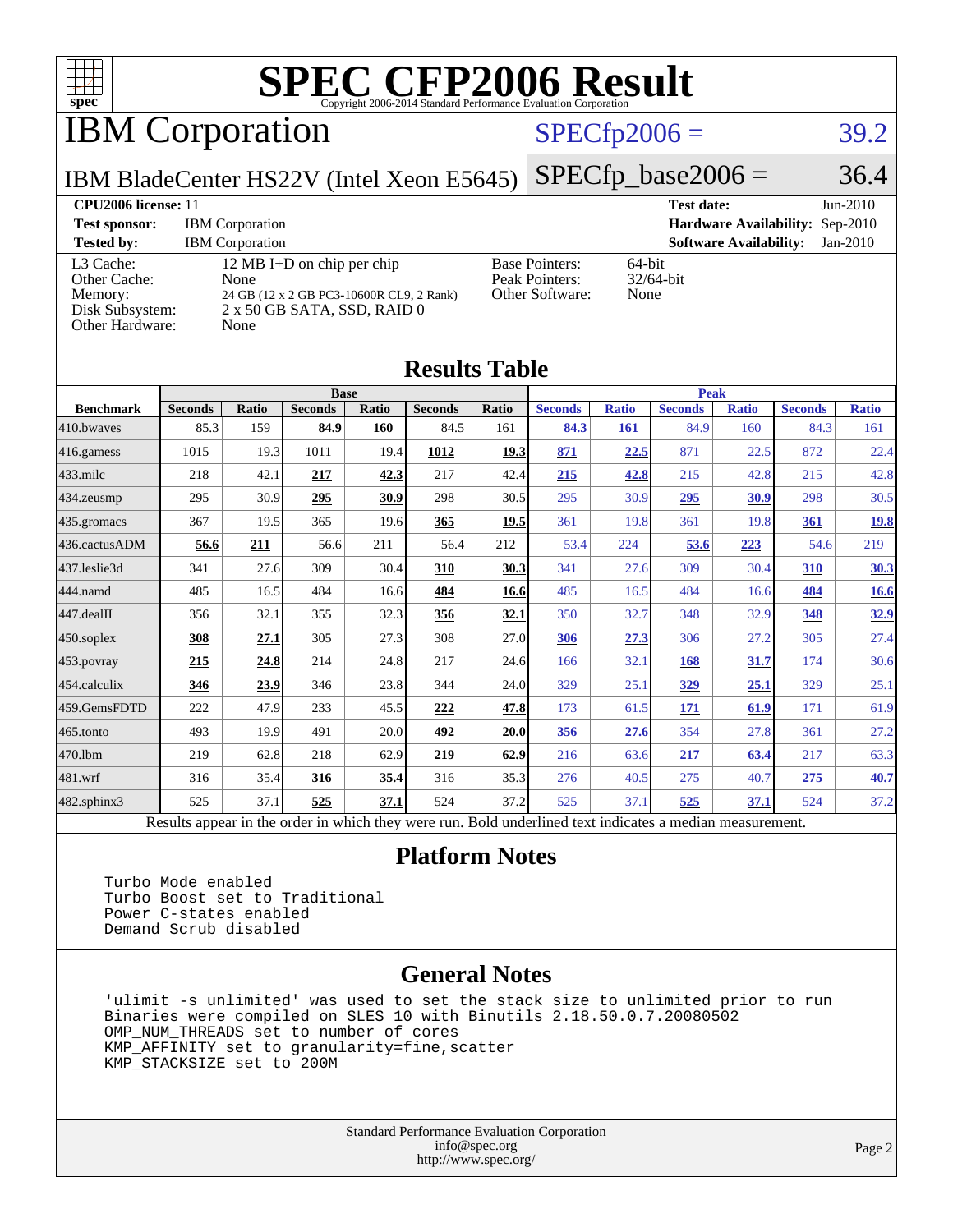

## IBM Corporation

 $SPECTp2006 = 39.2$ 

IBM BladeCenter HS22V (Intel Xeon E5645)  $SPECTp\_base2006 = 36.4$ 

**[Test sponsor:](http://www.spec.org/auto/cpu2006/Docs/result-fields.html#Testsponsor)** IBM Corporation **[Hardware Availability:](http://www.spec.org/auto/cpu2006/Docs/result-fields.html#HardwareAvailability)** Sep-2010

**[CPU2006 license:](http://www.spec.org/auto/cpu2006/Docs/result-fields.html#CPU2006license)** 11 **[Test date:](http://www.spec.org/auto/cpu2006/Docs/result-fields.html#Testdate)** Jun-2010 **[Tested by:](http://www.spec.org/auto/cpu2006/Docs/result-fields.html#Testedby)** IBM Corporation **[Software Availability:](http://www.spec.org/auto/cpu2006/Docs/result-fields.html#SoftwareAvailability)** Jan-2010

### **[Base Compiler Invocation](http://www.spec.org/auto/cpu2006/Docs/result-fields.html#BaseCompilerInvocation)**

[C benchmarks](http://www.spec.org/auto/cpu2006/Docs/result-fields.html#Cbenchmarks):  $\text{icc}$  -m64

[C++ benchmarks:](http://www.spec.org/auto/cpu2006/Docs/result-fields.html#CXXbenchmarks) [icpc -m64](http://www.spec.org/cpu2006/results/res2010q3/cpu2006-20100802-12791.flags.html#user_CXXbase_intel_icpc_64bit_bedb90c1146cab66620883ef4f41a67e)

[Fortran benchmarks](http://www.spec.org/auto/cpu2006/Docs/result-fields.html#Fortranbenchmarks): [ifort -m64](http://www.spec.org/cpu2006/results/res2010q3/cpu2006-20100802-12791.flags.html#user_FCbase_intel_ifort_64bit_ee9d0fb25645d0210d97eb0527dcc06e)

[Benchmarks using both Fortran and C](http://www.spec.org/auto/cpu2006/Docs/result-fields.html#BenchmarksusingbothFortranandC): [icc -m64](http://www.spec.org/cpu2006/results/res2010q3/cpu2006-20100802-12791.flags.html#user_CC_FCbase_intel_icc_64bit_0b7121f5ab7cfabee23d88897260401c) [ifort -m64](http://www.spec.org/cpu2006/results/res2010q3/cpu2006-20100802-12791.flags.html#user_CC_FCbase_intel_ifort_64bit_ee9d0fb25645d0210d97eb0527dcc06e)

#### **[Base Portability Flags](http://www.spec.org/auto/cpu2006/Docs/result-fields.html#BasePortabilityFlags)**

| 410.bwaves: -DSPEC CPU LP64                  |                                                                |
|----------------------------------------------|----------------------------------------------------------------|
| 416.gamess: - DSPEC_CPU_LP64                 |                                                                |
| 433.milc: -DSPEC CPU LP64                    |                                                                |
| 434.zeusmp: -DSPEC_CPU_LP64                  |                                                                |
| 435.gromacs: -DSPEC_CPU_LP64 -nofor_main     |                                                                |
| 436.cactusADM: - DSPEC CPU LP64 - nofor main |                                                                |
| 437.leslie3d: -DSPEC CPU LP64                |                                                                |
| 444.namd: - DSPEC CPU LP64                   |                                                                |
| 447.dealII: - DSPEC CPU LP64                 |                                                                |
| 450.soplex: -DSPEC_CPU_LP64                  |                                                                |
| 453.povray: -DSPEC_CPU_LP64                  |                                                                |
| 454.calculix: - DSPEC CPU LP64 - nofor main  |                                                                |
| 459. GemsFDTD: - DSPEC CPU LP64              |                                                                |
| 465.tonto: - DSPEC CPU LP64                  |                                                                |
| 470.1bm: - DSPEC CPU LP64                    |                                                                |
|                                              | 481.wrf: -DSPEC_CPU_LP64 -DSPEC_CPU_CASE_FLAG -DSPEC_CPU_LINUX |
| 482.sphinx3: -DSPEC_CPU_LP64                 |                                                                |
|                                              |                                                                |

#### **[Base Optimization Flags](http://www.spec.org/auto/cpu2006/Docs/result-fields.html#BaseOptimizationFlags)**

[C benchmarks](http://www.spec.org/auto/cpu2006/Docs/result-fields.html#Cbenchmarks): [-xSSE4.2](http://www.spec.org/cpu2006/results/res2010q3/cpu2006-20100802-12791.flags.html#user_CCbase_f-xSSE42_f91528193cf0b216347adb8b939d4107) [-ipo](http://www.spec.org/cpu2006/results/res2010q3/cpu2006-20100802-12791.flags.html#user_CCbase_f-ipo) [-O3](http://www.spec.org/cpu2006/results/res2010q3/cpu2006-20100802-12791.flags.html#user_CCbase_f-O3) [-no-prec-div](http://www.spec.org/cpu2006/results/res2010q3/cpu2006-20100802-12791.flags.html#user_CCbase_f-no-prec-div) [-static](http://www.spec.org/cpu2006/results/res2010q3/cpu2006-20100802-12791.flags.html#user_CCbase_f-static) [-parallel](http://www.spec.org/cpu2006/results/res2010q3/cpu2006-20100802-12791.flags.html#user_CCbase_f-parallel) [-opt-prefetch](http://www.spec.org/cpu2006/results/res2010q3/cpu2006-20100802-12791.flags.html#user_CCbase_f-opt-prefetch) [C++ benchmarks:](http://www.spec.org/auto/cpu2006/Docs/result-fields.html#CXXbenchmarks) [-xSSE4.2](http://www.spec.org/cpu2006/results/res2010q3/cpu2006-20100802-12791.flags.html#user_CXXbase_f-xSSE42_f91528193cf0b216347adb8b939d4107) [-ipo](http://www.spec.org/cpu2006/results/res2010q3/cpu2006-20100802-12791.flags.html#user_CXXbase_f-ipo) [-O3](http://www.spec.org/cpu2006/results/res2010q3/cpu2006-20100802-12791.flags.html#user_CXXbase_f-O3) [-no-prec-div](http://www.spec.org/cpu2006/results/res2010q3/cpu2006-20100802-12791.flags.html#user_CXXbase_f-no-prec-div) [-static](http://www.spec.org/cpu2006/results/res2010q3/cpu2006-20100802-12791.flags.html#user_CXXbase_f-static) [-parallel](http://www.spec.org/cpu2006/results/res2010q3/cpu2006-20100802-12791.flags.html#user_CXXbase_f-parallel) [-opt-prefetch](http://www.spec.org/cpu2006/results/res2010q3/cpu2006-20100802-12791.flags.html#user_CXXbase_f-opt-prefetch) [Fortran benchmarks](http://www.spec.org/auto/cpu2006/Docs/result-fields.html#Fortranbenchmarks): [-xSSE4.2](http://www.spec.org/cpu2006/results/res2010q3/cpu2006-20100802-12791.flags.html#user_FCbase_f-xSSE42_f91528193cf0b216347adb8b939d4107) [-ipo](http://www.spec.org/cpu2006/results/res2010q3/cpu2006-20100802-12791.flags.html#user_FCbase_f-ipo) [-O3](http://www.spec.org/cpu2006/results/res2010q3/cpu2006-20100802-12791.flags.html#user_FCbase_f-O3) [-no-prec-div](http://www.spec.org/cpu2006/results/res2010q3/cpu2006-20100802-12791.flags.html#user_FCbase_f-no-prec-div) [-static](http://www.spec.org/cpu2006/results/res2010q3/cpu2006-20100802-12791.flags.html#user_FCbase_f-static) [-parallel](http://www.spec.org/cpu2006/results/res2010q3/cpu2006-20100802-12791.flags.html#user_FCbase_f-parallel) [-opt-prefetch](http://www.spec.org/cpu2006/results/res2010q3/cpu2006-20100802-12791.flags.html#user_FCbase_f-opt-prefetch) [Benchmarks using both Fortran and C](http://www.spec.org/auto/cpu2006/Docs/result-fields.html#BenchmarksusingbothFortranandC): [-xSSE4.2](http://www.spec.org/cpu2006/results/res2010q3/cpu2006-20100802-12791.flags.html#user_CC_FCbase_f-xSSE42_f91528193cf0b216347adb8b939d4107) [-ipo](http://www.spec.org/cpu2006/results/res2010q3/cpu2006-20100802-12791.flags.html#user_CC_FCbase_f-ipo) [-O3](http://www.spec.org/cpu2006/results/res2010q3/cpu2006-20100802-12791.flags.html#user_CC_FCbase_f-O3) [-no-prec-div](http://www.spec.org/cpu2006/results/res2010q3/cpu2006-20100802-12791.flags.html#user_CC_FCbase_f-no-prec-div) [-static](http://www.spec.org/cpu2006/results/res2010q3/cpu2006-20100802-12791.flags.html#user_CC_FCbase_f-static) [-parallel](http://www.spec.org/cpu2006/results/res2010q3/cpu2006-20100802-12791.flags.html#user_CC_FCbase_f-parallel) [-opt-prefetch](http://www.spec.org/cpu2006/results/res2010q3/cpu2006-20100802-12791.flags.html#user_CC_FCbase_f-opt-prefetch)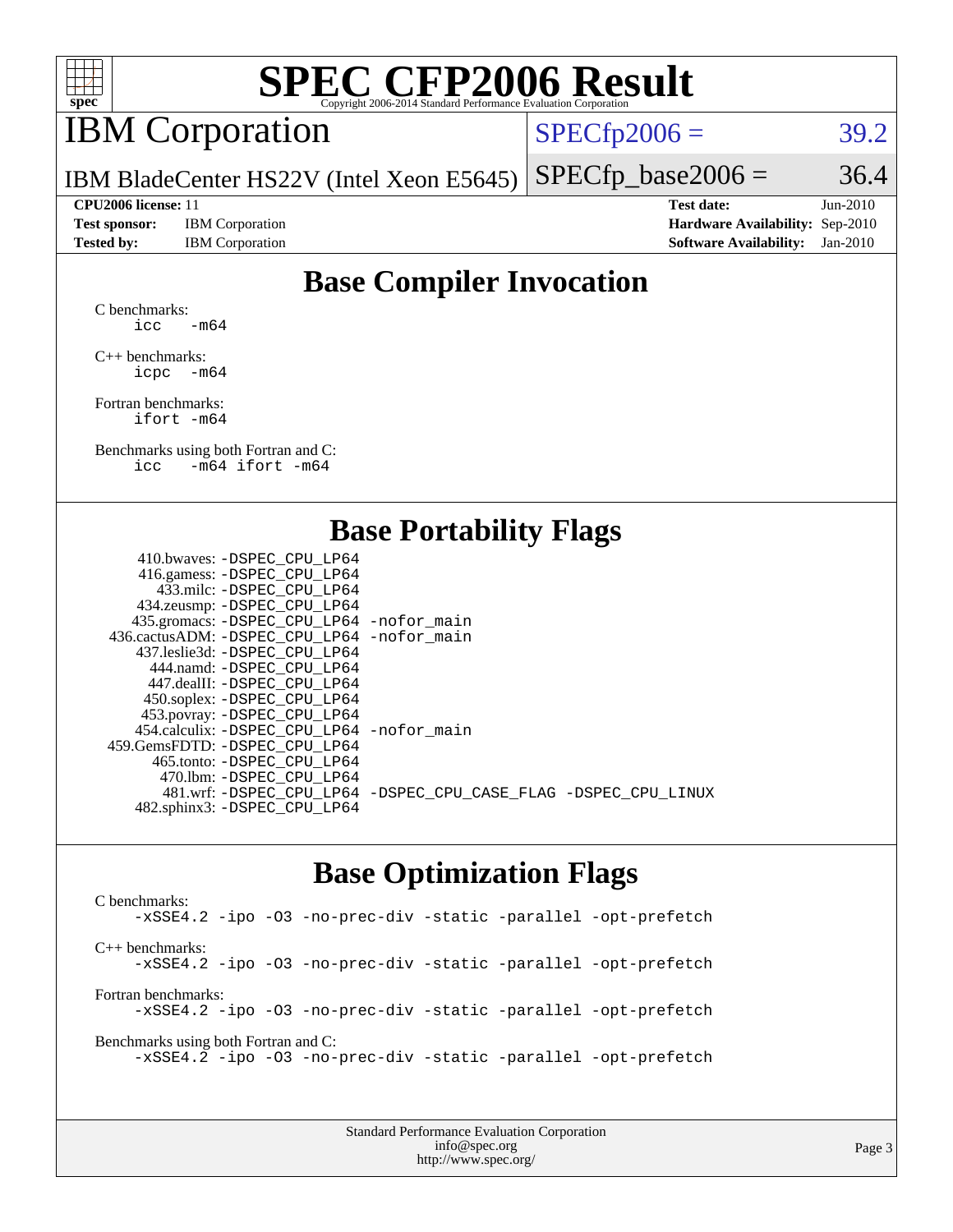

## IBM Corporation

 $SPECTp2006 = 39.2$ 

IBM BladeCenter HS22V (Intel Xeon E5645)  $SPECTp\_base2006 = 36.4$ 

**[Test sponsor:](http://www.spec.org/auto/cpu2006/Docs/result-fields.html#Testsponsor)** IBM Corporation **[Hardware Availability:](http://www.spec.org/auto/cpu2006/Docs/result-fields.html#HardwareAvailability)** Sep-2010

**[CPU2006 license:](http://www.spec.org/auto/cpu2006/Docs/result-fields.html#CPU2006license)** 11 **[Test date:](http://www.spec.org/auto/cpu2006/Docs/result-fields.html#Testdate)** Jun-2010 **[Tested by:](http://www.spec.org/auto/cpu2006/Docs/result-fields.html#Testedby)** IBM Corporation **[Software Availability:](http://www.spec.org/auto/cpu2006/Docs/result-fields.html#SoftwareAvailability)** Jan-2010

### **[Peak Compiler Invocation](http://www.spec.org/auto/cpu2006/Docs/result-fields.html#PeakCompilerInvocation)**

[C benchmarks](http://www.spec.org/auto/cpu2006/Docs/result-fields.html#Cbenchmarks):  $\text{icc}$   $-\text{m64}$ 

[C++ benchmarks:](http://www.spec.org/auto/cpu2006/Docs/result-fields.html#CXXbenchmarks) [icpc -m64](http://www.spec.org/cpu2006/results/res2010q3/cpu2006-20100802-12791.flags.html#user_CXXpeak_intel_icpc_64bit_bedb90c1146cab66620883ef4f41a67e)

[Fortran benchmarks](http://www.spec.org/auto/cpu2006/Docs/result-fields.html#Fortranbenchmarks): [ifort -m64](http://www.spec.org/cpu2006/results/res2010q3/cpu2006-20100802-12791.flags.html#user_FCpeak_intel_ifort_64bit_ee9d0fb25645d0210d97eb0527dcc06e)

[Benchmarks using both Fortran and C](http://www.spec.org/auto/cpu2006/Docs/result-fields.html#BenchmarksusingbothFortranandC): [icc -m64](http://www.spec.org/cpu2006/results/res2010q3/cpu2006-20100802-12791.flags.html#user_CC_FCpeak_intel_icc_64bit_0b7121f5ab7cfabee23d88897260401c) [ifort -m64](http://www.spec.org/cpu2006/results/res2010q3/cpu2006-20100802-12791.flags.html#user_CC_FCpeak_intel_ifort_64bit_ee9d0fb25645d0210d97eb0527dcc06e)

#### **[Peak Portability Flags](http://www.spec.org/auto/cpu2006/Docs/result-fields.html#PeakPortabilityFlags)**

Same as Base Portability Flags

### **[Peak Optimization Flags](http://www.spec.org/auto/cpu2006/Docs/result-fields.html#PeakOptimizationFlags)**

[C benchmarks](http://www.spec.org/auto/cpu2006/Docs/result-fields.html#Cbenchmarks):

 433.milc: [-xSSE4.2](http://www.spec.org/cpu2006/results/res2010q3/cpu2006-20100802-12791.flags.html#user_peakPASS2_CFLAGSPASS2_LDFLAGS433_milc_f-xSSE42_f91528193cf0b216347adb8b939d4107)(pass 2) [-prof-gen](http://www.spec.org/cpu2006/results/res2010q3/cpu2006-20100802-12791.flags.html#user_peakPASS1_CFLAGSPASS1_LDFLAGS433_milc_prof_gen_e43856698f6ca7b7e442dfd80e94a8fc)(pass 1) [-ipo](http://www.spec.org/cpu2006/results/res2010q3/cpu2006-20100802-12791.flags.html#user_peakPASS2_CFLAGSPASS2_LDFLAGS433_milc_f-ipo)(pass 2) [-O3](http://www.spec.org/cpu2006/results/res2010q3/cpu2006-20100802-12791.flags.html#user_peakPASS2_CFLAGSPASS2_LDFLAGS433_milc_f-O3)(pass 2) [-no-prec-div](http://www.spec.org/cpu2006/results/res2010q3/cpu2006-20100802-12791.flags.html#user_peakPASS2_CFLAGSPASS2_LDFLAGS433_milc_f-no-prec-div)(pass 2) [-static](http://www.spec.org/cpu2006/results/res2010q3/cpu2006-20100802-12791.flags.html#user_peakPASS2_CFLAGSPASS2_LDFLAGS433_milc_f-static)(pass 2) [-prof-use](http://www.spec.org/cpu2006/results/res2010q3/cpu2006-20100802-12791.flags.html#user_peakPASS2_CFLAGSPASS2_LDFLAGS433_milc_prof_use_bccf7792157ff70d64e32fe3e1250b55)(pass 2) [-ansi-alias](http://www.spec.org/cpu2006/results/res2010q3/cpu2006-20100802-12791.flags.html#user_peakOPTIMIZE433_milc_f-ansi-alias)

 470.lbm: [-xSSE4.2](http://www.spec.org/cpu2006/results/res2010q3/cpu2006-20100802-12791.flags.html#user_peakPASS2_CFLAGSPASS2_LDFLAGS470_lbm_f-xSSE42_f91528193cf0b216347adb8b939d4107)(pass 2) [-prof-gen](http://www.spec.org/cpu2006/results/res2010q3/cpu2006-20100802-12791.flags.html#user_peakPASS1_CFLAGSPASS1_LDFLAGS470_lbm_prof_gen_e43856698f6ca7b7e442dfd80e94a8fc)(pass 1) [-ipo](http://www.spec.org/cpu2006/results/res2010q3/cpu2006-20100802-12791.flags.html#user_peakPASS2_CFLAGSPASS2_LDFLAGS470_lbm_f-ipo)(pass 2) [-O3](http://www.spec.org/cpu2006/results/res2010q3/cpu2006-20100802-12791.flags.html#user_peakPASS2_CFLAGSPASS2_LDFLAGS470_lbm_f-O3)(pass 2) [-no-prec-div](http://www.spec.org/cpu2006/results/res2010q3/cpu2006-20100802-12791.flags.html#user_peakPASS2_CFLAGSPASS2_LDFLAGS470_lbm_f-no-prec-div)(pass 2) [-static](http://www.spec.org/cpu2006/results/res2010q3/cpu2006-20100802-12791.flags.html#user_peakPASS2_CFLAGSPASS2_LDFLAGS470_lbm_f-static)(pass 2) [-prof-use](http://www.spec.org/cpu2006/results/res2010q3/cpu2006-20100802-12791.flags.html#user_peakPASS2_CFLAGSPASS2_LDFLAGS470_lbm_prof_use_bccf7792157ff70d64e32fe3e1250b55)(pass 2) [-parallel](http://www.spec.org/cpu2006/results/res2010q3/cpu2006-20100802-12791.flags.html#user_peakOPTIMIZE470_lbm_f-parallel) [-ansi-alias](http://www.spec.org/cpu2006/results/res2010q3/cpu2006-20100802-12791.flags.html#user_peakOPTIMIZE470_lbm_f-ansi-alias) [-auto-ilp32](http://www.spec.org/cpu2006/results/res2010q3/cpu2006-20100802-12791.flags.html#user_peakCOPTIMIZE470_lbm_f-auto-ilp32)

 $482$ .sphinx3: basepeak = yes

[C++ benchmarks:](http://www.spec.org/auto/cpu2006/Docs/result-fields.html#CXXbenchmarks)

 $444$ .namd: basepeak = yes

 447.dealII: [-xSSE4.2](http://www.spec.org/cpu2006/results/res2010q3/cpu2006-20100802-12791.flags.html#user_peakPASS2_CXXFLAGSPASS2_LDFLAGS447_dealII_f-xSSE42_f91528193cf0b216347adb8b939d4107)(pass 2) [-prof-gen](http://www.spec.org/cpu2006/results/res2010q3/cpu2006-20100802-12791.flags.html#user_peakPASS1_CXXFLAGSPASS1_LDFLAGS447_dealII_prof_gen_e43856698f6ca7b7e442dfd80e94a8fc)(pass 1) [-ipo](http://www.spec.org/cpu2006/results/res2010q3/cpu2006-20100802-12791.flags.html#user_peakPASS2_CXXFLAGSPASS2_LDFLAGS447_dealII_f-ipo)(pass 2) [-O3](http://www.spec.org/cpu2006/results/res2010q3/cpu2006-20100802-12791.flags.html#user_peakPASS2_CXXFLAGSPASS2_LDFLAGS447_dealII_f-O3)(pass 2) [-no-prec-div](http://www.spec.org/cpu2006/results/res2010q3/cpu2006-20100802-12791.flags.html#user_peakPASS2_CXXFLAGSPASS2_LDFLAGS447_dealII_f-no-prec-div)(pass 2) [-static](http://www.spec.org/cpu2006/results/res2010q3/cpu2006-20100802-12791.flags.html#user_peakPASS2_CXXFLAGSPASS2_LDFLAGS447_dealII_f-static)(pass 2) [-prof-use](http://www.spec.org/cpu2006/results/res2010q3/cpu2006-20100802-12791.flags.html#user_peakPASS2_CXXFLAGSPASS2_LDFLAGS447_dealII_prof_use_bccf7792157ff70d64e32fe3e1250b55)(pass 2) [-unroll2](http://www.spec.org/cpu2006/results/res2010q3/cpu2006-20100802-12791.flags.html#user_peakOPTIMIZE447_dealII_f-unroll_784dae83bebfb236979b41d2422d7ec2) [-ansi-alias](http://www.spec.org/cpu2006/results/res2010q3/cpu2006-20100802-12791.flags.html#user_peakOPTIMIZE447_dealII_f-ansi-alias) [-scalar-rep-](http://www.spec.org/cpu2006/results/res2010q3/cpu2006-20100802-12791.flags.html#user_peakOPTIMIZE447_dealII_f-disablescalarrep_abbcad04450fb118e4809c81d83c8a1d) [-auto-ilp32](http://www.spec.org/cpu2006/results/res2010q3/cpu2006-20100802-12791.flags.html#user_peakCXXOPTIMIZE447_dealII_f-auto-ilp32)

 $450.\text{soplex: } -x\text{SSE4}.2(\text{pass 2}) -\text{prof-gen}(\text{pass 1}) -\text{ipo}(\text{pass 2}) -\text{O3}(\text{pass 2})$ [-no-prec-div](http://www.spec.org/cpu2006/results/res2010q3/cpu2006-20100802-12791.flags.html#user_peakPASS2_CXXFLAGSPASS2_LDFLAGS450_soplex_f-no-prec-div)(pass 2) [-static](http://www.spec.org/cpu2006/results/res2010q3/cpu2006-20100802-12791.flags.html#user_peakPASS2_CXXFLAGSPASS2_LDFLAGS450_soplex_f-static)(pass 2) [-prof-use](http://www.spec.org/cpu2006/results/res2010q3/cpu2006-20100802-12791.flags.html#user_peakPASS2_CXXFLAGSPASS2_LDFLAGS450_soplex_prof_use_bccf7792157ff70d64e32fe3e1250b55)(pass 2) [-opt-malloc-options=3](http://www.spec.org/cpu2006/results/res2010q3/cpu2006-20100802-12791.flags.html#user_peakOPTIMIZE450_soplex_f-opt-malloc-options_13ab9b803cf986b4ee62f0a5998c2238) [-auto-ilp32](http://www.spec.org/cpu2006/results/res2010q3/cpu2006-20100802-12791.flags.html#user_peakCXXOPTIMIZE450_soplex_f-auto-ilp32)

 453.povray: [-xSSE4.2](http://www.spec.org/cpu2006/results/res2010q3/cpu2006-20100802-12791.flags.html#user_peakPASS2_CXXFLAGSPASS2_LDFLAGS453_povray_f-xSSE42_f91528193cf0b216347adb8b939d4107)(pass 2) [-prof-gen](http://www.spec.org/cpu2006/results/res2010q3/cpu2006-20100802-12791.flags.html#user_peakPASS1_CXXFLAGSPASS1_LDFLAGS453_povray_prof_gen_e43856698f6ca7b7e442dfd80e94a8fc)(pass 1) [-ipo](http://www.spec.org/cpu2006/results/res2010q3/cpu2006-20100802-12791.flags.html#user_peakPASS2_CXXFLAGSPASS2_LDFLAGS453_povray_f-ipo)(pass 2) [-O3](http://www.spec.org/cpu2006/results/res2010q3/cpu2006-20100802-12791.flags.html#user_peakPASS2_CXXFLAGSPASS2_LDFLAGS453_povray_f-O3)(pass 2) [-no-prec-div](http://www.spec.org/cpu2006/results/res2010q3/cpu2006-20100802-12791.flags.html#user_peakPASS2_CXXFLAGSPASS2_LDFLAGS453_povray_f-no-prec-div)(pass 2) [-static](http://www.spec.org/cpu2006/results/res2010q3/cpu2006-20100802-12791.flags.html#user_peakPASS2_CXXFLAGSPASS2_LDFLAGS453_povray_f-static)(pass 2) [-prof-use](http://www.spec.org/cpu2006/results/res2010q3/cpu2006-20100802-12791.flags.html#user_peakPASS2_CXXFLAGSPASS2_LDFLAGS453_povray_prof_use_bccf7792157ff70d64e32fe3e1250b55)(pass 2) [-unroll4](http://www.spec.org/cpu2006/results/res2010q3/cpu2006-20100802-12791.flags.html#user_peakCXXOPTIMIZE453_povray_f-unroll_4e5e4ed65b7fd20bdcd365bec371b81f) [-ansi-alias](http://www.spec.org/cpu2006/results/res2010q3/cpu2006-20100802-12791.flags.html#user_peakCXXOPTIMIZE453_povray_f-ansi-alias)

Continued on next page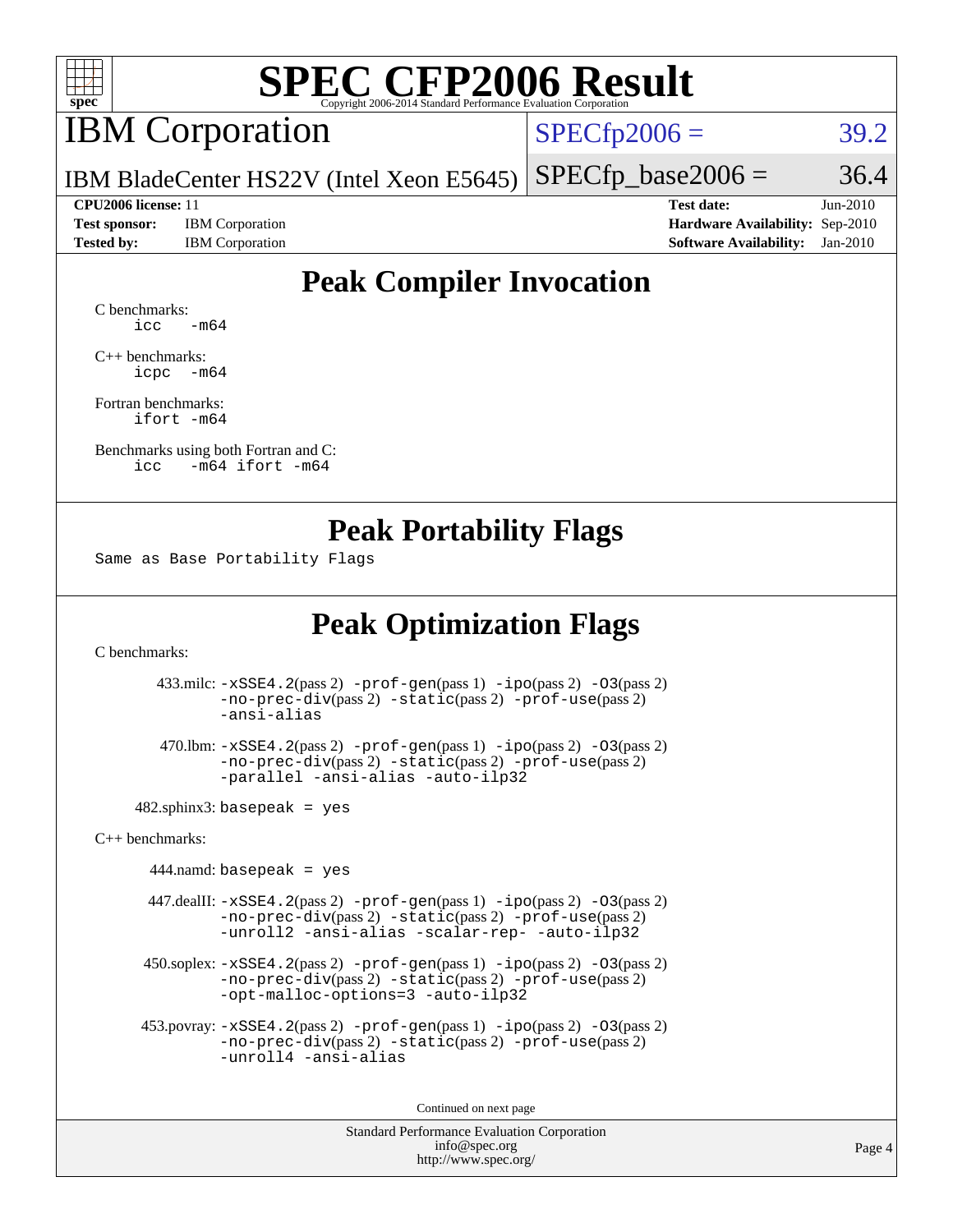

IBM Corporation

 $SPECTp2006 = 39.2$ 

IBM BladeCenter HS22V (Intel Xeon E5645)  $SPECTp\_base2006 = 36.4$ 

| <b>Test sponsor:</b> | <b>IBM</b> Corporation |
|----------------------|------------------------|
| <b>Tested by:</b>    | <b>IBM</b> Corporation |

**[CPU2006 license:](http://www.spec.org/auto/cpu2006/Docs/result-fields.html#CPU2006license)** 11 **[Test date:](http://www.spec.org/auto/cpu2006/Docs/result-fields.html#Testdate)** Jun-2010 **[Hardware Availability:](http://www.spec.org/auto/cpu2006/Docs/result-fields.html#HardwareAvailability)** Sep-2010 **[Software Availability:](http://www.spec.org/auto/cpu2006/Docs/result-fields.html#SoftwareAvailability)** Jan-2010

## **[Peak Optimization Flags \(Continued\)](http://www.spec.org/auto/cpu2006/Docs/result-fields.html#PeakOptimizationFlags)**

[Fortran benchmarks](http://www.spec.org/auto/cpu2006/Docs/result-fields.html#Fortranbenchmarks):

 410.bwaves: [-xSSE4.2](http://www.spec.org/cpu2006/results/res2010q3/cpu2006-20100802-12791.flags.html#user_peakOPTIMIZE410_bwaves_f-xSSE42_f91528193cf0b216347adb8b939d4107) [-ipo](http://www.spec.org/cpu2006/results/res2010q3/cpu2006-20100802-12791.flags.html#user_peakOPTIMIZE410_bwaves_f-ipo) [-O3](http://www.spec.org/cpu2006/results/res2010q3/cpu2006-20100802-12791.flags.html#user_peakOPTIMIZE410_bwaves_f-O3) [-no-prec-div](http://www.spec.org/cpu2006/results/res2010q3/cpu2006-20100802-12791.flags.html#user_peakOPTIMIZE410_bwaves_f-no-prec-div) [-static](http://www.spec.org/cpu2006/results/res2010q3/cpu2006-20100802-12791.flags.html#user_peakOPTIMIZE410_bwaves_f-static) [-opt-prefetch](http://www.spec.org/cpu2006/results/res2010q3/cpu2006-20100802-12791.flags.html#user_peakOPTIMIZE410_bwaves_f-opt-prefetch) [-parallel](http://www.spec.org/cpu2006/results/res2010q3/cpu2006-20100802-12791.flags.html#user_peakOPTIMIZE410_bwaves_f-parallel) 416.gamess: [-xSSE4.2](http://www.spec.org/cpu2006/results/res2010q3/cpu2006-20100802-12791.flags.html#user_peakPASS2_FFLAGSPASS2_LDFLAGS416_gamess_f-xSSE42_f91528193cf0b216347adb8b939d4107)(pass 2) [-prof-gen](http://www.spec.org/cpu2006/results/res2010q3/cpu2006-20100802-12791.flags.html#user_peakPASS1_FFLAGSPASS1_LDFLAGS416_gamess_prof_gen_e43856698f6ca7b7e442dfd80e94a8fc)(pass 1) [-ipo](http://www.spec.org/cpu2006/results/res2010q3/cpu2006-20100802-12791.flags.html#user_peakPASS2_FFLAGSPASS2_LDFLAGS416_gamess_f-ipo)(pass 2) [-O3](http://www.spec.org/cpu2006/results/res2010q3/cpu2006-20100802-12791.flags.html#user_peakPASS2_FFLAGSPASS2_LDFLAGS416_gamess_f-O3)(pass 2) [-no-prec-div](http://www.spec.org/cpu2006/results/res2010q3/cpu2006-20100802-12791.flags.html#user_peakPASS2_FFLAGSPASS2_LDFLAGS416_gamess_f-no-prec-div)(pass 2) [-static](http://www.spec.org/cpu2006/results/res2010q3/cpu2006-20100802-12791.flags.html#user_peakPASS2_FFLAGSPASS2_LDFLAGS416_gamess_f-static)(pass 2) [-prof-use](http://www.spec.org/cpu2006/results/res2010q3/cpu2006-20100802-12791.flags.html#user_peakPASS2_FFLAGSPASS2_LDFLAGS416_gamess_prof_use_bccf7792157ff70d64e32fe3e1250b55)(pass 2) [-unroll2](http://www.spec.org/cpu2006/results/res2010q3/cpu2006-20100802-12791.flags.html#user_peakOPTIMIZE416_gamess_f-unroll_784dae83bebfb236979b41d2422d7ec2) [-Ob0](http://www.spec.org/cpu2006/results/res2010q3/cpu2006-20100802-12791.flags.html#user_peakOPTIMIZE416_gamess_f-Ob_n_fbe6f6428adb7d4b74b1e99bb2444c2d) [-ansi-alias](http://www.spec.org/cpu2006/results/res2010q3/cpu2006-20100802-12791.flags.html#user_peakOPTIMIZE416_gamess_f-ansi-alias) [-scalar-rep-](http://www.spec.org/cpu2006/results/res2010q3/cpu2006-20100802-12791.flags.html#user_peakOPTIMIZE416_gamess_f-disablescalarrep_abbcad04450fb118e4809c81d83c8a1d) 434.zeusmp: basepeak = yes 437.leslie3d: basepeak = yes 459.GemsFDTD: [-xSSE4.2](http://www.spec.org/cpu2006/results/res2010q3/cpu2006-20100802-12791.flags.html#user_peakPASS2_FFLAGSPASS2_LDFLAGS459_GemsFDTD_f-xSSE42_f91528193cf0b216347adb8b939d4107)(pass 2) [-prof-gen](http://www.spec.org/cpu2006/results/res2010q3/cpu2006-20100802-12791.flags.html#user_peakPASS1_FFLAGSPASS1_LDFLAGS459_GemsFDTD_prof_gen_e43856698f6ca7b7e442dfd80e94a8fc)(pass 1) [-ipo](http://www.spec.org/cpu2006/results/res2010q3/cpu2006-20100802-12791.flags.html#user_peakPASS2_FFLAGSPASS2_LDFLAGS459_GemsFDTD_f-ipo)(pass 2) [-O3](http://www.spec.org/cpu2006/results/res2010q3/cpu2006-20100802-12791.flags.html#user_peakPASS2_FFLAGSPASS2_LDFLAGS459_GemsFDTD_f-O3)(pass 2) [-no-prec-div](http://www.spec.org/cpu2006/results/res2010q3/cpu2006-20100802-12791.flags.html#user_peakPASS2_FFLAGSPASS2_LDFLAGS459_GemsFDTD_f-no-prec-div)(pass 2) [-static](http://www.spec.org/cpu2006/results/res2010q3/cpu2006-20100802-12791.flags.html#user_peakPASS2_FFLAGSPASS2_LDFLAGS459_GemsFDTD_f-static)(pass 2) [-prof-use](http://www.spec.org/cpu2006/results/res2010q3/cpu2006-20100802-12791.flags.html#user_peakPASS2_FFLAGSPASS2_LDFLAGS459_GemsFDTD_prof_use_bccf7792157ff70d64e32fe3e1250b55)(pass 2) [-unroll2](http://www.spec.org/cpu2006/results/res2010q3/cpu2006-20100802-12791.flags.html#user_peakOPTIMIZE459_GemsFDTD_f-unroll_784dae83bebfb236979b41d2422d7ec2) [-Ob0](http://www.spec.org/cpu2006/results/res2010q3/cpu2006-20100802-12791.flags.html#user_peakOPTIMIZE459_GemsFDTD_f-Ob_n_fbe6f6428adb7d4b74b1e99bb2444c2d) [-opt-prefetch](http://www.spec.org/cpu2006/results/res2010q3/cpu2006-20100802-12791.flags.html#user_peakOPTIMIZE459_GemsFDTD_f-opt-prefetch) [-parallel](http://www.spec.org/cpu2006/results/res2010q3/cpu2006-20100802-12791.flags.html#user_peakOPTIMIZE459_GemsFDTD_f-parallel) 465.tonto: [-xSSE4.2](http://www.spec.org/cpu2006/results/res2010q3/cpu2006-20100802-12791.flags.html#user_peakPASS2_FFLAGSPASS2_LDFLAGS465_tonto_f-xSSE42_f91528193cf0b216347adb8b939d4107)(pass 2) [-prof-gen](http://www.spec.org/cpu2006/results/res2010q3/cpu2006-20100802-12791.flags.html#user_peakPASS1_FFLAGSPASS1_LDFLAGS465_tonto_prof_gen_e43856698f6ca7b7e442dfd80e94a8fc)(pass 1) [-ipo](http://www.spec.org/cpu2006/results/res2010q3/cpu2006-20100802-12791.flags.html#user_peakPASS2_FFLAGSPASS2_LDFLAGS465_tonto_f-ipo)(pass 2) [-O3](http://www.spec.org/cpu2006/results/res2010q3/cpu2006-20100802-12791.flags.html#user_peakPASS2_FFLAGSPASS2_LDFLAGS465_tonto_f-O3)(pass 2) [-no-prec-div](http://www.spec.org/cpu2006/results/res2010q3/cpu2006-20100802-12791.flags.html#user_peakPASS2_FFLAGSPASS2_LDFLAGS465_tonto_f-no-prec-div)(pass 2) [-static](http://www.spec.org/cpu2006/results/res2010q3/cpu2006-20100802-12791.flags.html#user_peakPASS2_FFLAGSPASS2_LDFLAGS465_tonto_f-static)(pass 2) [-prof-use](http://www.spec.org/cpu2006/results/res2010q3/cpu2006-20100802-12791.flags.html#user_peakPASS2_FFLAGSPASS2_LDFLAGS465_tonto_prof_use_bccf7792157ff70d64e32fe3e1250b55)(pass 2) [-inline-calloc](http://www.spec.org/cpu2006/results/res2010q3/cpu2006-20100802-12791.flags.html#user_peakOPTIMIZE465_tonto_f-inline-calloc) [-opt-malloc-options=3](http://www.spec.org/cpu2006/results/res2010q3/cpu2006-20100802-12791.flags.html#user_peakOPTIMIZE465_tonto_f-opt-malloc-options_13ab9b803cf986b4ee62f0a5998c2238) [-auto](http://www.spec.org/cpu2006/results/res2010q3/cpu2006-20100802-12791.flags.html#user_peakOPTIMIZE465_tonto_f-auto) [-unroll4](http://www.spec.org/cpu2006/results/res2010q3/cpu2006-20100802-12791.flags.html#user_peakOPTIMIZE465_tonto_f-unroll_4e5e4ed65b7fd20bdcd365bec371b81f) [Benchmarks using both Fortran and C](http://www.spec.org/auto/cpu2006/Docs/result-fields.html#BenchmarksusingbothFortranandC): 435.gromacs: [-xSSE4.2](http://www.spec.org/cpu2006/results/res2010q3/cpu2006-20100802-12791.flags.html#user_peakPASS2_CFLAGSPASS2_FFLAGSPASS2_LDFLAGS435_gromacs_f-xSSE42_f91528193cf0b216347adb8b939d4107)(pass 2) [-prof-gen](http://www.spec.org/cpu2006/results/res2010q3/cpu2006-20100802-12791.flags.html#user_peakPASS1_CFLAGSPASS1_FFLAGSPASS1_LDFLAGS435_gromacs_prof_gen_e43856698f6ca7b7e442dfd80e94a8fc)(pass 1) [-ipo](http://www.spec.org/cpu2006/results/res2010q3/cpu2006-20100802-12791.flags.html#user_peakPASS2_CFLAGSPASS2_FFLAGSPASS2_LDFLAGS435_gromacs_f-ipo)(pass 2) [-O3](http://www.spec.org/cpu2006/results/res2010q3/cpu2006-20100802-12791.flags.html#user_peakPASS2_CFLAGSPASS2_FFLAGSPASS2_LDFLAGS435_gromacs_f-O3)(pass 2) [-no-prec-div](http://www.spec.org/cpu2006/results/res2010q3/cpu2006-20100802-12791.flags.html#user_peakPASS2_CFLAGSPASS2_FFLAGSPASS2_LDFLAGS435_gromacs_f-no-prec-div)(pass 2) [-static](http://www.spec.org/cpu2006/results/res2010q3/cpu2006-20100802-12791.flags.html#user_peakPASS2_CFLAGSPASS2_FFLAGSPASS2_LDFLAGS435_gromacs_f-static)(pass 2) [-prof-use](http://www.spec.org/cpu2006/results/res2010q3/cpu2006-20100802-12791.flags.html#user_peakPASS2_CFLAGSPASS2_FFLAGSPASS2_LDFLAGS435_gromacs_prof_use_bccf7792157ff70d64e32fe3e1250b55)(pass 2) [-opt-prefetch](http://www.spec.org/cpu2006/results/res2010q3/cpu2006-20100802-12791.flags.html#user_peakOPTIMIZE435_gromacs_f-opt-prefetch) [-auto-ilp32](http://www.spec.org/cpu2006/results/res2010q3/cpu2006-20100802-12791.flags.html#user_peakCOPTIMIZE435_gromacs_f-auto-ilp32) 436.cactusADM:  $-xSSE4$ . 2(pass 2)  $-prof-gen(pass 1) -ipo(pass 2) -O3(pass 2)$  $-prof-gen(pass 1) -ipo(pass 2) -O3(pass 2)$  $-prof-gen(pass 1) -ipo(pass 2) -O3(pass 2)$  $-prof-gen(pass 1) -ipo(pass 2) -O3(pass 2)$  $-prof-gen(pass 1) -ipo(pass 2) -O3(pass 2)$  $-prof-gen(pass 1) -ipo(pass 2) -O3(pass 2)$ [-no-prec-div](http://www.spec.org/cpu2006/results/res2010q3/cpu2006-20100802-12791.flags.html#user_peakPASS2_CFLAGSPASS2_FFLAGSPASS2_LDFLAGS436_cactusADM_f-no-prec-div)(pass 2) [-static](http://www.spec.org/cpu2006/results/res2010q3/cpu2006-20100802-12791.flags.html#user_peakPASS2_CFLAGSPASS2_FFLAGSPASS2_LDFLAGS436_cactusADM_f-static)(pass 2) [-prof-use](http://www.spec.org/cpu2006/results/res2010q3/cpu2006-20100802-12791.flags.html#user_peakPASS2_CFLAGSPASS2_FFLAGSPASS2_LDFLAGS436_cactusADM_prof_use_bccf7792157ff70d64e32fe3e1250b55)(pass 2) [-unroll2](http://www.spec.org/cpu2006/results/res2010q3/cpu2006-20100802-12791.flags.html#user_peakOPTIMIZE436_cactusADM_f-unroll_784dae83bebfb236979b41d2422d7ec2) [-opt-prefetch](http://www.spec.org/cpu2006/results/res2010q3/cpu2006-20100802-12791.flags.html#user_peakOPTIMIZE436_cactusADM_f-opt-prefetch) [-parallel](http://www.spec.org/cpu2006/results/res2010q3/cpu2006-20100802-12791.flags.html#user_peakOPTIMIZE436_cactusADM_f-parallel) [-auto-ilp32](http://www.spec.org/cpu2006/results/res2010q3/cpu2006-20100802-12791.flags.html#user_peakCOPTIMIZE436_cactusADM_f-auto-ilp32) 454.calculix: [-xSSE4.2](http://www.spec.org/cpu2006/results/res2010q3/cpu2006-20100802-12791.flags.html#user_peakOPTIMIZE454_calculix_f-xSSE42_f91528193cf0b216347adb8b939d4107) [-ipo](http://www.spec.org/cpu2006/results/res2010q3/cpu2006-20100802-12791.flags.html#user_peakOPTIMIZE454_calculix_f-ipo) [-O3](http://www.spec.org/cpu2006/results/res2010q3/cpu2006-20100802-12791.flags.html#user_peakOPTIMIZE454_calculix_f-O3) [-no-prec-div](http://www.spec.org/cpu2006/results/res2010q3/cpu2006-20100802-12791.flags.html#user_peakOPTIMIZE454_calculix_f-no-prec-div) [-static](http://www.spec.org/cpu2006/results/res2010q3/cpu2006-20100802-12791.flags.html#user_peakOPTIMIZE454_calculix_f-static) [-auto-ilp32](http://www.spec.org/cpu2006/results/res2010q3/cpu2006-20100802-12791.flags.html#user_peakCOPTIMIZE454_calculix_f-auto-ilp32) 481.wrf: Same as 454.calculix

The flags file that was used to format this result can be browsed at <http://www.spec.org/cpu2006/flags/Intel-ic11.1-linux64-revE.20100603.html>

You can also download the XML flags source by saving the following link: <http://www.spec.org/cpu2006/flags/Intel-ic11.1-linux64-revE.20100603.xml>